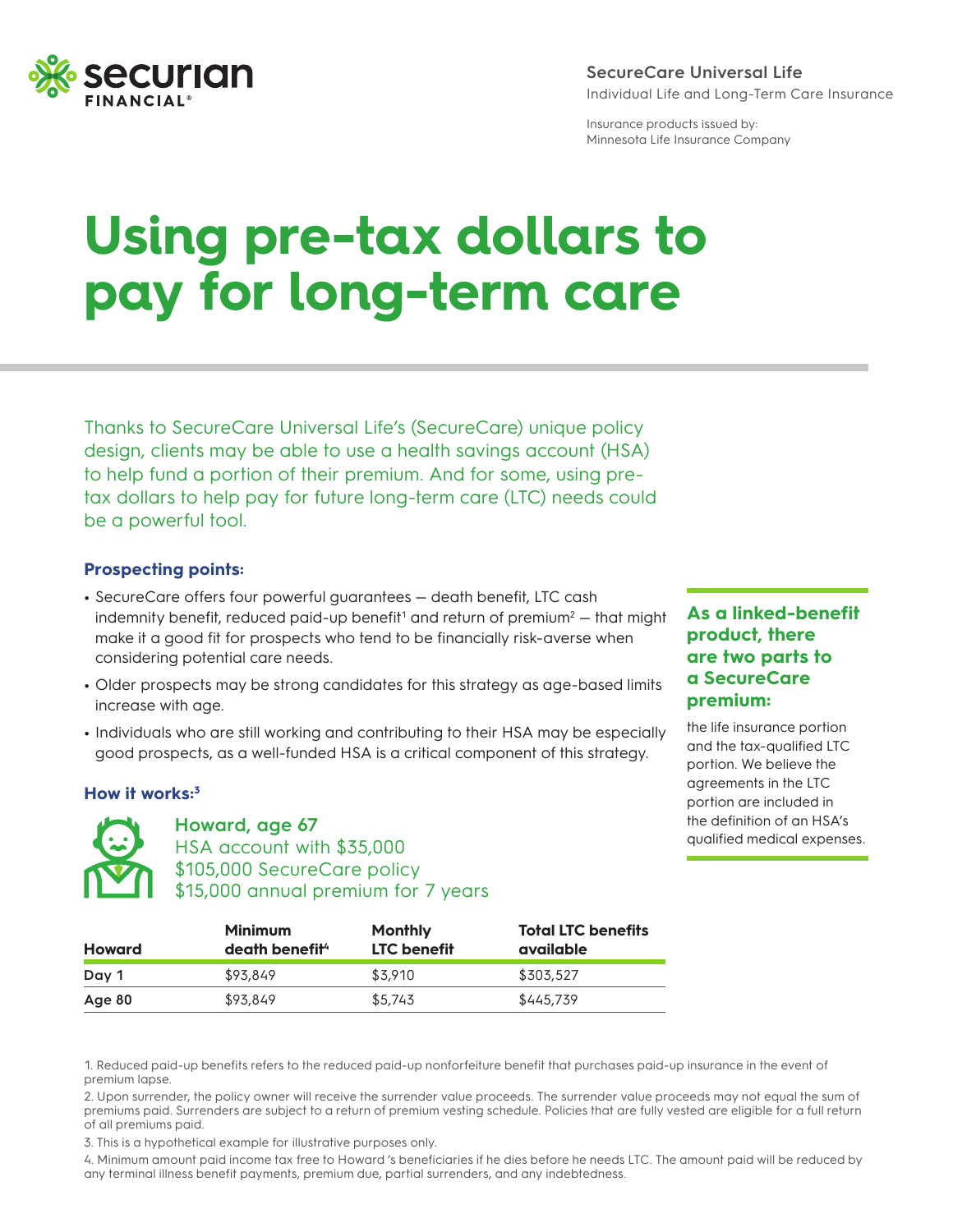#### **Let's take a closer look at Howard's annual \$15,000 premium:**

| <b>Annual premium</b>                             | \$15,000 |                               |
|---------------------------------------------------|----------|-------------------------------|
| Face amount (base life insurance)                 | \$9.593  | Non-deductible (life portion) |
| Total premium combined from all<br>LTC agreements | \$5,407  | Deductible (LTC portion)      |

The LTC portion of the SecureCare premium — in this case, \$5,407 — may be considered a qualified medical expense, which means Howard can use his HSA to pay for it, up to the age-based limitations set by the IRS:

| Attained-age before the close of the taxable year | <b>2019 limit</b> | <b>2020 limit</b> |
|---------------------------------------------------|-------------------|-------------------|
| 40 or less                                        | \$420             | \$430             |
| $41 - 50$                                         | \$790             | \$810             |
| $51 - 60$                                         | \$1,580           | \$1,630           |
| 61-70                                             | \$4,220           | \$4,350           |
| $71+$                                             | \$5,270           | \$5,430           |

Source: IRC Section 213(d)(1)(D)

Howard will pay the \$15,000 annual premium each year by writing two checks: one from his HSA for the age-based limit amount, and one from his personal checking account (for the remainder of the LTC portion and for the life insurance base policy).

| <b>Howard's age</b> | <b>Premium paid from</b><br><b>HSA</b> (age-based limit) | <b>Premium paid</b><br>out-of-pocket |  |
|---------------------|----------------------------------------------------------|--------------------------------------|--|
| 67 years            | \$4,350                                                  | \$10,650                             |  |
| 68 years            | \$4,350                                                  | \$10,650                             |  |
| 69 years            | \$4,350                                                  | \$10,650                             |  |
| 70 years            | \$4,350                                                  | \$10,650                             |  |
| 71 years            | \$5,470                                                  | \$9,530                              |  |
| 72 years            | \$5,470                                                  | \$9,530                              |  |
| 73 years            | \$5,470                                                  | \$9,530                              |  |
| Total               | \$33,810                                                 | \$71,190                             |  |

**Howard would pay approximately 32 percent of his total SecureCare premium with pre-tax dollars.**